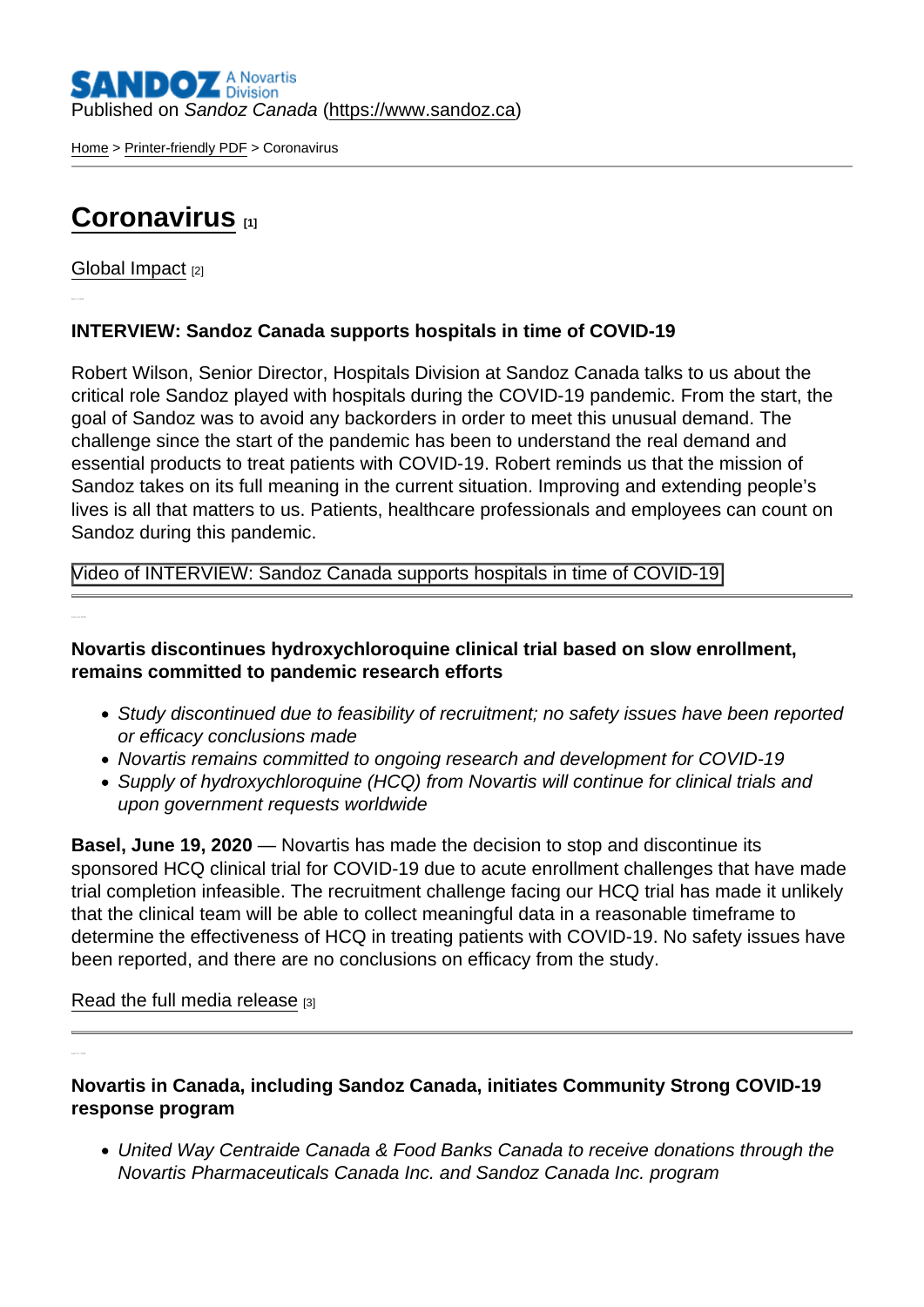- Special fund created for organizations supporting COVID-19 patient needs
- Novartis Pharmaceuticals Canada Inc. and Sandoz Canada Inc. employee contributions to provide additional community group funds

Dorval, Quebec, April 27, 2020 – Novartis Pharmaceuticals Canada Inc. and Sandoz Canada Inc. announced today that \$500,000 will be given to community and patient groups as part of the companies' newly created Community Strong COVID-19 response program. Bringing support to communities in need and collaborating with patient organizations to address the needs of patients is very much a priority for the organization at this critical time.

## [Read the full media release](https://www.sandoz.ca/en/stories/global-impact/novartis-canada-including-sandoz-canada-initiates-community-strong-covid-19) [4]

Novartis commits to donate up to 130 million doses of hydroxychloroquine to support the global COVID-19 pandemic response

- Hydroxychloroquine and a related drug, chloroquine, are currently under evaluation in clinical trials for the treatment of COVID-19.
- Novartis Sandoz division will pursue appropriate regulatory authorizations and, upon approval, will work with stakeholders to determine how best to get this medicine to the patients who need it
- Commitment builds on recently announced USD 20 million Novartis COVID-19 Response Fund, drug discovery and development collaborations and essential medicines price stability
- Novartis encourages industry, governments and international institutions to work together to ensure adequate global access of medications to treat COVID-19 patients

Basel, March 20, 2020 - Novartis announced today its commitment to donate up to 130 million doses of generic hydroxychloroquine to support the global COVID-19 pandemic response. Hydroxychloroquine and a related drug, chloroquine, are currently under evaluation in clinical trials for the treatment of COVID-19. Novartis is supporting ongoing clinical trial efforts, and will evaluate needs for additional clinical trials.

## [Read the full media release](https://www.novartis.com/news/media-releases/novartis-commits-donate-130-million-doses-hydroxychloroquine-support-global-covid-19-pandemic-response) [5]

Novartis announces broad range of initiatives to respond to COVID-19 Pandemic and creates USD 20 million global fund to support impacted communities

- Novartis COVID-19 Response Fund will provide grants of up to USD 1 million to support communities around the world most impacted by the Coronavirus outbreak
- Novartis to join collaborative R&D efforts with the Bill & Melinda Gates Foundation, Wellcome, and Mastercard -supported COVID-19 Therapeutics Accelerator and a partnership with the Innovative Medicines Initiative (IMI)
- Commitments build on Sandoz pledge to maintain price stability of essential medicines and strong support of patients and healthcare systems
- Company continues to maintain strong focus on protecting employee health, ensuring supply of medicines for patients and smooth clinical trial operations

"We are dealing with an extraordinary and unprecedented public health crisis that requires an incredible level of involvement and collaboration across government, society and business. As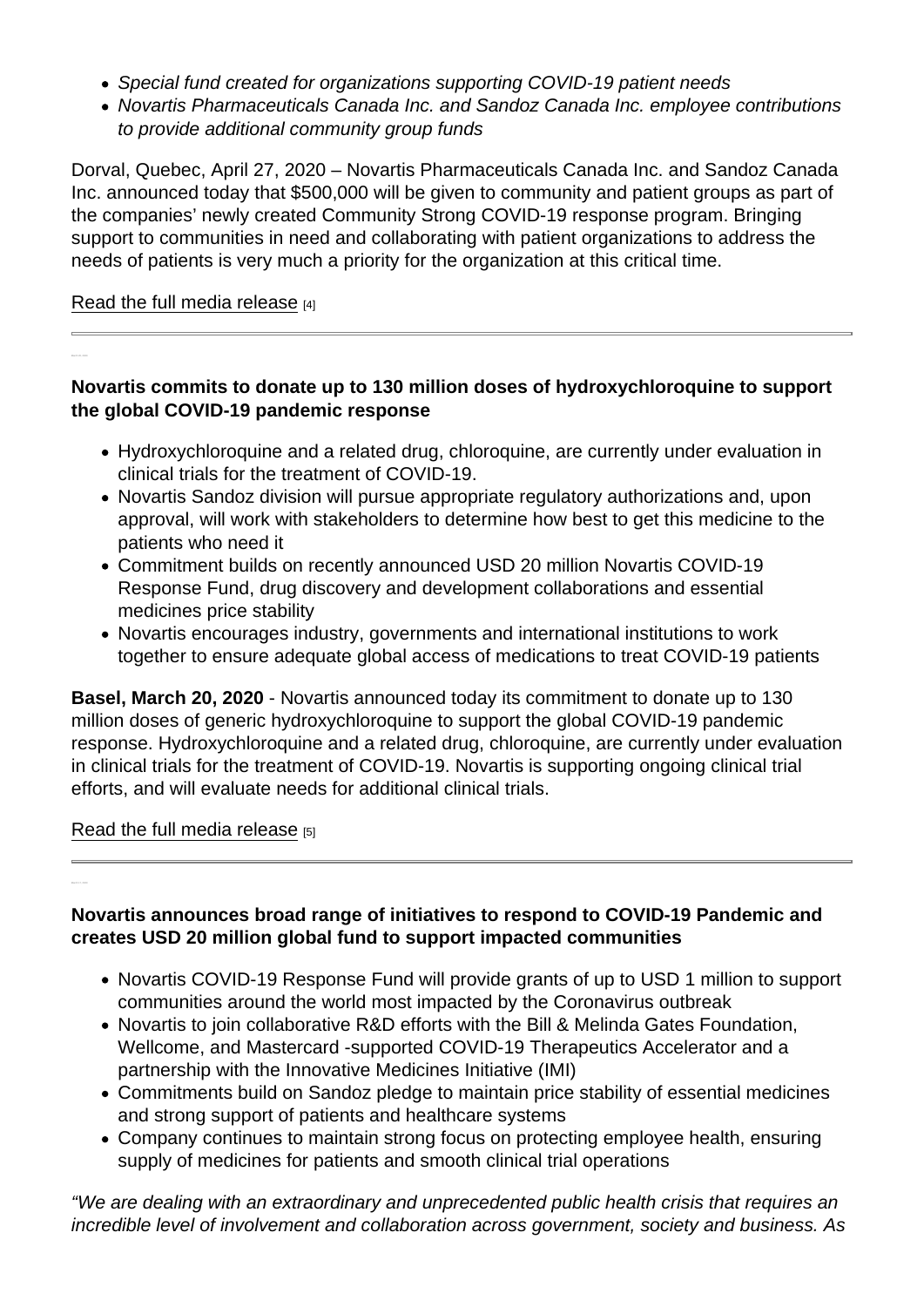a medicines company present in over 140 countries, we are stepping in to provide additional financial support to critical community or national programs that can help address urgent public health needs resulting from the COVID-19 pandemic. Recognizing the power of working together as an industry, we are also bringing the talent and capabilities of our industryleading R&D organization to two leading and important collaborative R&D initiatives." - Vas Narasimhan , CEO of Novartis

Basel, March 17, 2020 - Novartis today announced a broad set of measures to support the global response to the COVID-19 pandemic. These measures include the creation of a global fund to support communities around the world impacted by the COVID-19 pandemic as well as the company's decision to join two key cross-industry R&D initiatives.

[Read the full media release](https://www.novartis.com/news/media-releases/novartis-announces-broad-range-initiatives-respond-covid-19-pandemic-creates-usd-20-million-global-fund-support-impacted-communities) [6]

As the Coronavirus (COVID-19) continues to spread globally, our primary concern at Novartis and Sandoz remains the health and safety of our associates and patients globally, and it is important that we protect them.

With that in mind, effective Monday, March 16 2020, all Novartis and Sandoz employees within Europe, US and Canada are requested to work from home, with the exception of those working in laboratories, manufacturing sites and in the field. In Canada, fieldbased employees have also been asked to work from home . This measure is valid for three weeks until April 3, 2020. We will continuously assess the situation and adapt accordingly.

Some governments around the world are providing local guidance that is stricter than this Novartis global guidance. In those cases, the local guidance takes precedence.

Given the nature of some of the work undertaken at Novartis/Sandoz, it is not possible for everyone to work remotely. By reducing the numbers of associates visiting our sites, we can protect those employees who cannot work offsite.

In addition to the measures above, Novartis/Sandoz has updated its general international travel restriction. All international business travel requires approval from an executive level manager – at Sandoz Canada, it is the North American head of Sandoz. Similarly, business travel within Canada requires approval from the President and General Manager of Sandoz Canada.

Novartis/Sandoz remains responsive to any developments regarding coronavirus and will take all necessary steps to protect its associates and patients as the situation evolves.

As Novartis continues to closely monitor the coronavirus situation, our primary concern is the health and safety of our associates and patients globally. We will continue to deliver our medicines to patients around the world and we do not anticipate supply chain disruption at this time.